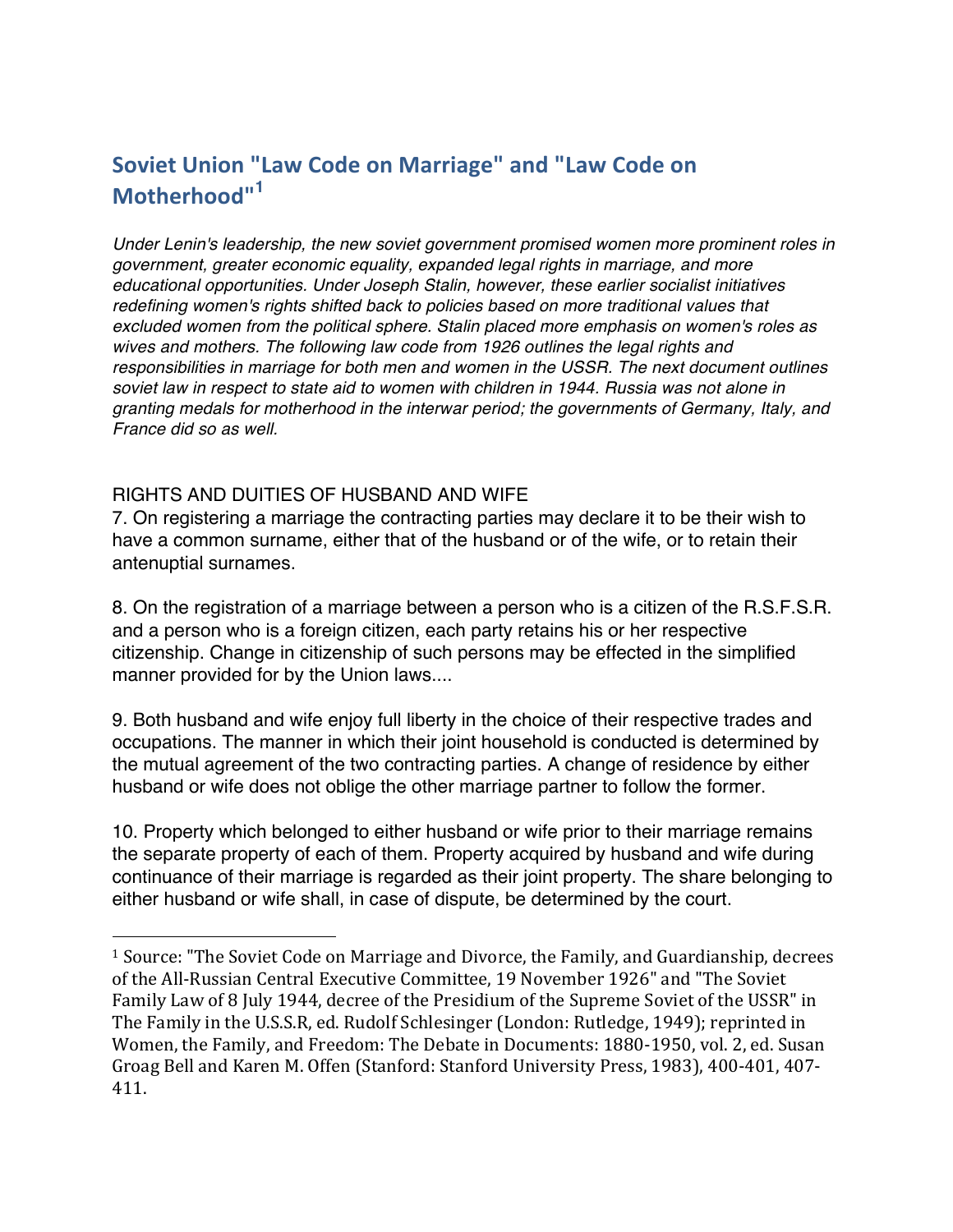Note. - The rights of either husband or wife in regard to the use of land and in regard to property used in common and forming part of a peasant household are defined by Sections 66 and 67 of the Land Code and by the enactments published to supplement the same.

11. Section 10 of the present code extends also to the property of persons married de facto though not registered, provided such persons recognize their mutual status of husband and wife, or their marital relationship is established as a fact by a court on the basis of the actual conditions under which they live.

12. Proof of joint cohabitation is sufficient for the court to establish marital cohabitation in cases where the marriage has not been registered, provided that in addition to proof of joint cohabitation proof of a common household be adduced and that statements have been made to third persons either in personal correspondence or in other documents tending to prove the existence of marital relations, taking also into consideration such circumstances as the presence or absence of mutual material support, joint raising of children, and the like.

13. The husband and wife may enter into any contractual relations with each other regarding property provided they are lawful. Agreements between husband and wife intended to restrict the property rights of the wife or of the husband are invalid and are not binding on third parties or on the husband or wife, who may at any time refuse to carry them out.

14. When either husband or wife is in need and unable to work he or she is entitled to receive alimony from the other conjugal partner, if the court finds that the latter is able to support the former. A husband or wife in need of support but able to work is likewise entitled to alimony during the period of his or her unemployment.

15. The right of a husband or wife in need and unable to work to receive alimony from the other conjugal partner continues even after the dissolution of the marriage until there has been a change in the conditions which according to Section 14 of the present code serve as a basis for the receipt of alimony, but not for a period exceeding one year from the time of the dissolution of the marriage. The amount of alimony to be paid to a needy unemployed husband or wife in case of dissolution of the marriage is fixed by the court for a period not exceeding six months and shall not exceed the corresponding amount of Social Insurance relief.

16. The right to receive alimony both during marriage and after its dissolution extends also to persons who are married de facto, though not registered, provided they fall within the purview of Sections 11 and 12 of the present code.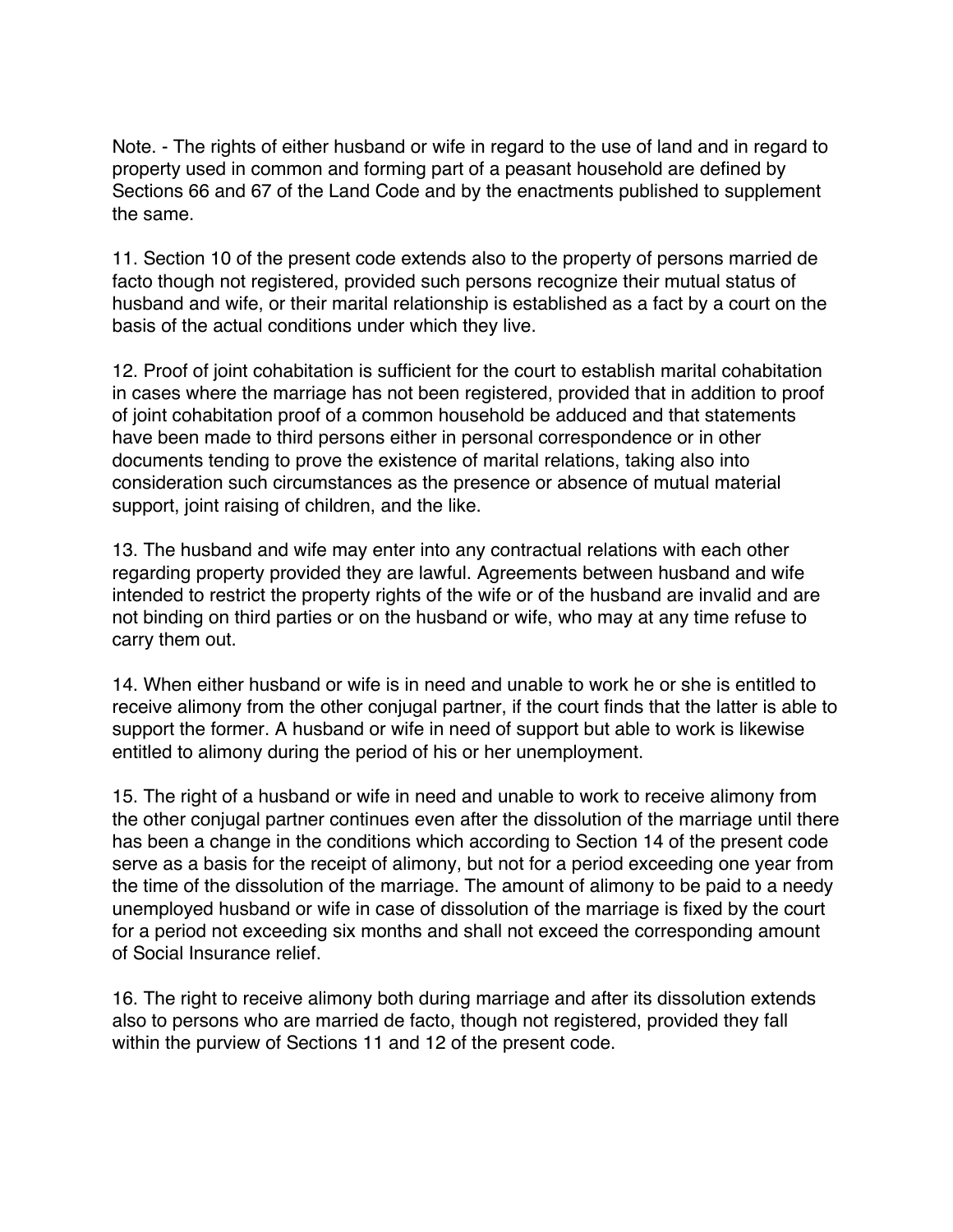17. A marriage is dissolved by the death of one of the parties to it or by a declaration of the presumptive death of either the husband or the wife through a notary public or court.

18. During the lifetime of both parties to a marriage the marriage may be dissolved either by the mutual consent of both parties to it or upon the ex parte application of either of them.

19. During the lifetime of both parties, the dissolution of a marriage (divorce) may be registered at the Civil Registrar's Office, whether the marriage was registered or unregistered, provided that in the latter case it had been established as a fact by the court in accordance with Section 12 of the present code.

20. The fact that a marriage has been dissolved may also be established by a court, if the divorce was not registered.

# Motherhood for the Fatherland

Source: "The Soviet Family Law of 8 July 1944, decree of the Praesidium of the Supreme Soviet of the U.S.S.R."; reprinted and trans. in The Family in the U.S.S.R.,pp. 367-72; reprinted in Women, the Family, and Freedom: The Debate in Documents,ed. Susan Groag Bell and Karen M. Offen, (Stanford, CA: Stanford University Press, 1983), vol. 1, 1750-1880, pp. 407-11.

Decree of the Presidium of the Supreme Soviet of the U.S.S.R. on increase of State aid to pregnant women, mothers with many children and unmarried mothers; on strengthening measures for the protection of motherhood and childhood; on the establishment of the title "Heroine Mother"; and on the institution of the order "Motherhood Glory" and the "Motherhood Medal"

Care for children and mothers and the strengthening of the family have always been among the most important tasks of the Soviet State. In safeguarding the interests of mother and child, the State is rendering great material aid to pregnant women and mothers for the support and upbringing of their children. During and after the War, when many families face more considerable material difficulties, a further extension of State aid measures is necessary.

With a view to increasing the material assistance to pregnant women, mothers with many children, and unmarried mothers, and to encouraging large families and providing increased protection for motherhood and childhood the Presidium of the Supreme Soviet of the U.S.S.R. Decrees:

SECTION I ON THE INCREASE OF STATE AID TO MOTHERS WITH MANY CHILDREN AND UNMARRIED MOTHERS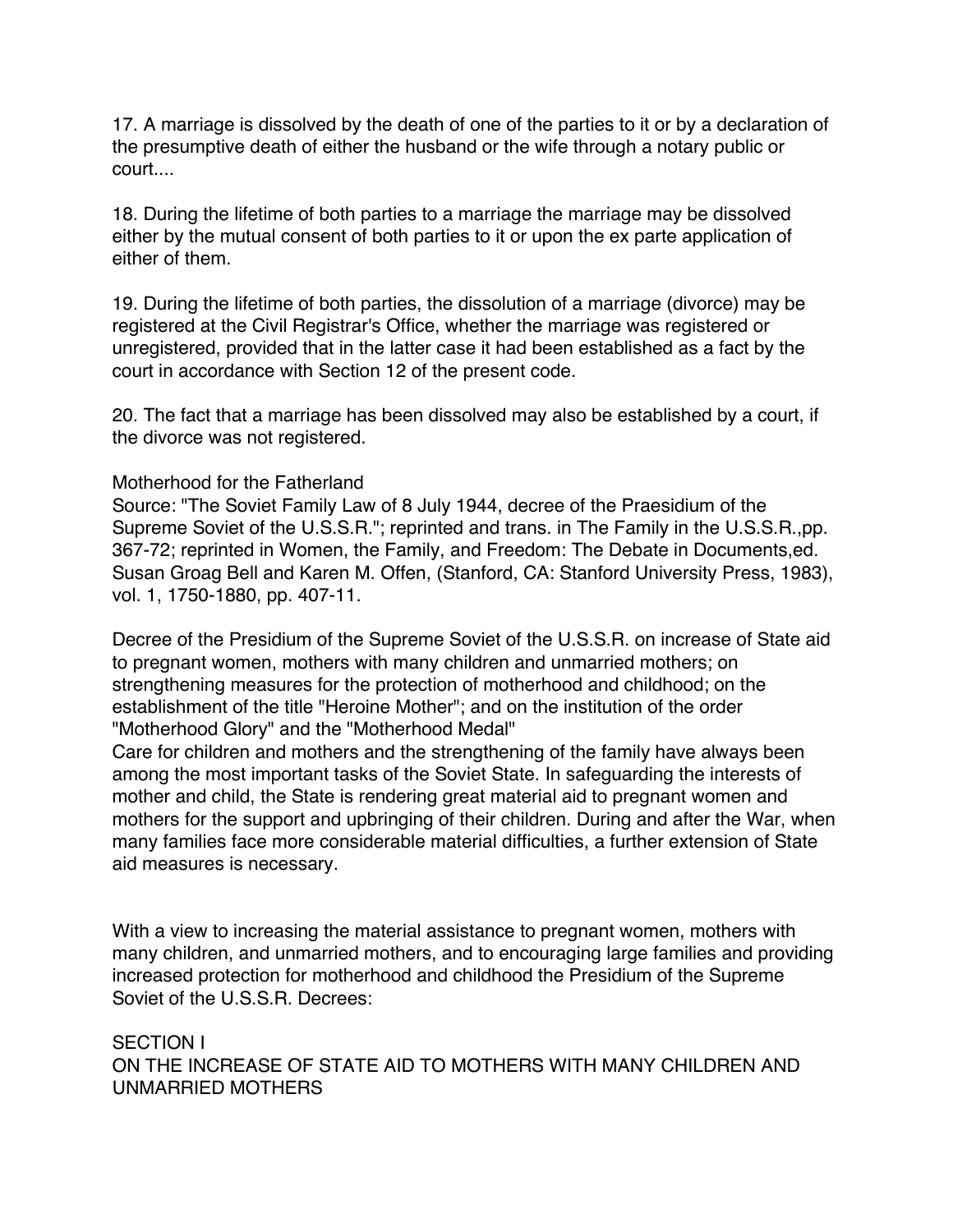It is Decreed:

# Article 1

That in place of the existing regulation which gives State aid to mothers with six children at the birth of the seventh and of each subsequent child, State assistance shall be given to mothers (either with husbands or widowed) who have two children, on the birth of the third and of each subsequent child.

# Article 2

In assessing the amount of State assistance to mothers with many children, those children who perished or disappeared without trace on the fronts of the Patriotic War are included.

# Article 3

To establish State assistance to single (unmarried) mothers for support and upbringing of children born after the publication of the present Decree, in the following amounts: 100 rubles monthly for 1 child 150 rubles monthly for 2 children 200 rubles monthly for 1 child

State assistance to unmarried mothers is paid until the children reach 12 years of age.

Unmarried mothers with 3 or more children receive the State assistance laid down in the present article, in addition to the regular assistance to mothers with many children which is received in accordance with article 2 of the present Decree.

When an unmarried mother marries, the right to assistance laid down in the present article is retained by her. . . . .

# Article 4

If an unmarried mother wishes to place a child to which she has given birth in a children's institution for its upbringing, the children's institution is obliged to accept the child, to support and bring it up entirely at the expense of the State.

The mother of the child has the right to remove her child from the children's institution and to bring it up herself. While the child is in the children's institution, State assistance for the child is not paid.

. . . .

SECTION II

ON THE INCREASE OF PRIVILEGES FOR PREGNANT WOMEN AND MOTHERS AND ON MEASURES TO EXTEND THE NETWORK OF INSTITUTIONS FOR THE PROTECTION OF MOTHERHOOD AND CHILDHOOD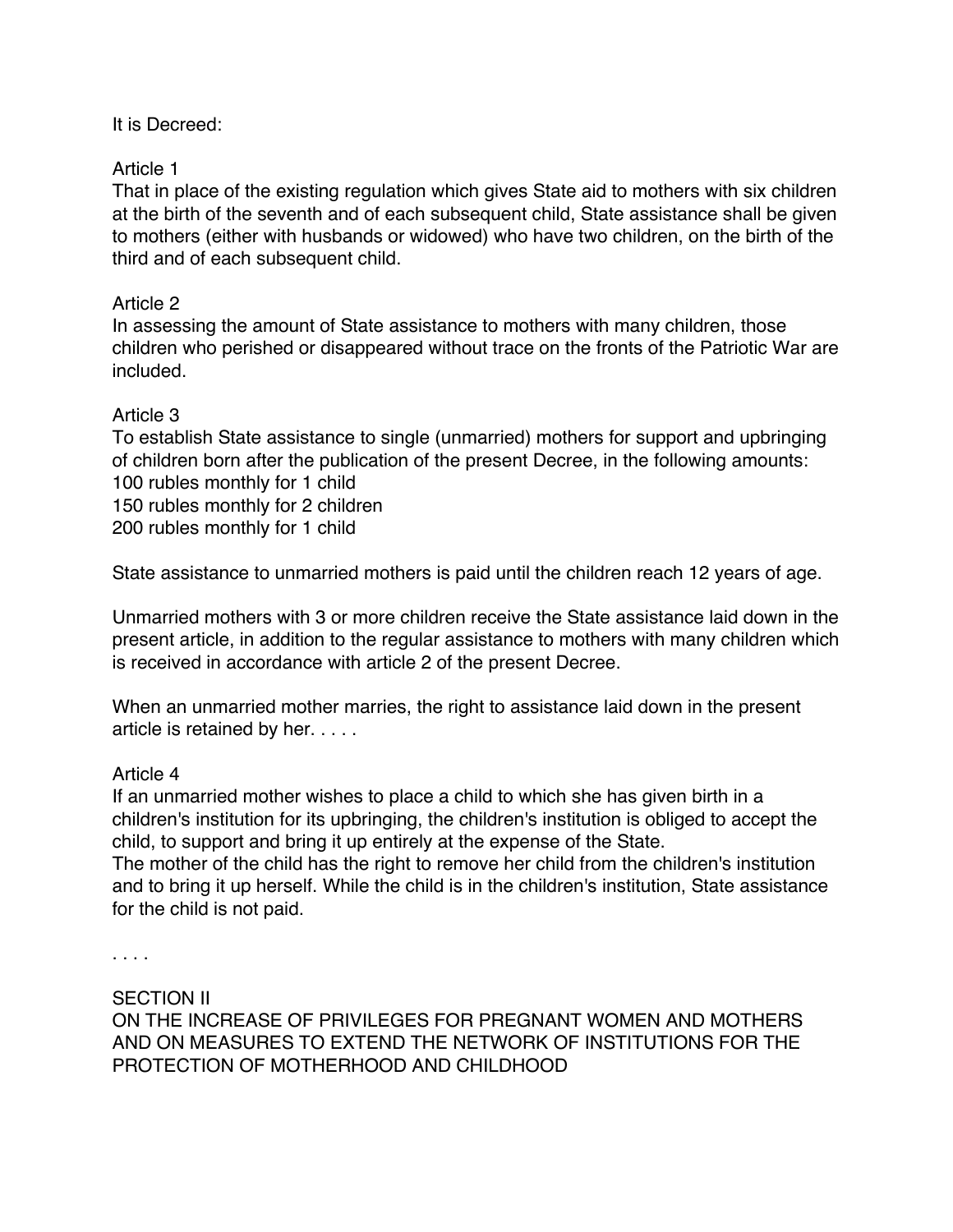# Article 6

To increase the leave of absence for pregnancy and childbirth for women workers and women office employees from 63 calendar days to 77 calendar days, establishing the length of the leave of absence at 35 calendar days before the birth and 42 calendar days after the birth, assistance to be given during this period at the expense of the State to the amount previously laid down. In cases of difficult births or the birth of twins, leave of absence after birth is increased to 56 calendar days.

To instruct the directors of factories and offices to provide pregnant women with their regular leave of absence, at a suitable time in relation to the leave of absence for pregnancy and birth.

# Article 7

Pregnant women from the 4th month of pregnancy not to be put on overtime work in factories and offices, and women with children at the breast not to be put on nightwork during the period the child is breast-fed.

#### Article 8

To double the normal ration of supplementary food for pregnant women, beginning with the 6th month of pregnancy, and for nursing mothers for four months of the nursing period.

#### Article 9

To instruct the directors of factories and offices to give aid to pregnant women and nursing mothers in the form of supplementary foodstuffs from their auxiliary farms.

# Article 10

To reduce by 50 per cent the fees for places in crÂŽches and kindergartens for: Parents with 3 children and earning up to 400 rubles a month. Parents with 4 children and earning up to 600 rubles a month. Parents with 5 or more children irrespective of earnings.

# Article 11

To instruct the Council of People's Commissars of the U.S.S.R.:

 (a) To confirm the plan for the organization in Republics and Regions of additional Homes for Mother and Child and also of special rest homes for unmarried women needing them and for weakened nursing mothers, the women resting there to be given work in them according to their strength.

 (b) To confirm the plan for extending the network of children's institutions under the People's Commissariats and departments, with a view to covering fully all children needing such institutions; to provide for extension of the network of children's consulting centres and milk kitchens, organization of crÂches for breast-fed children, of evening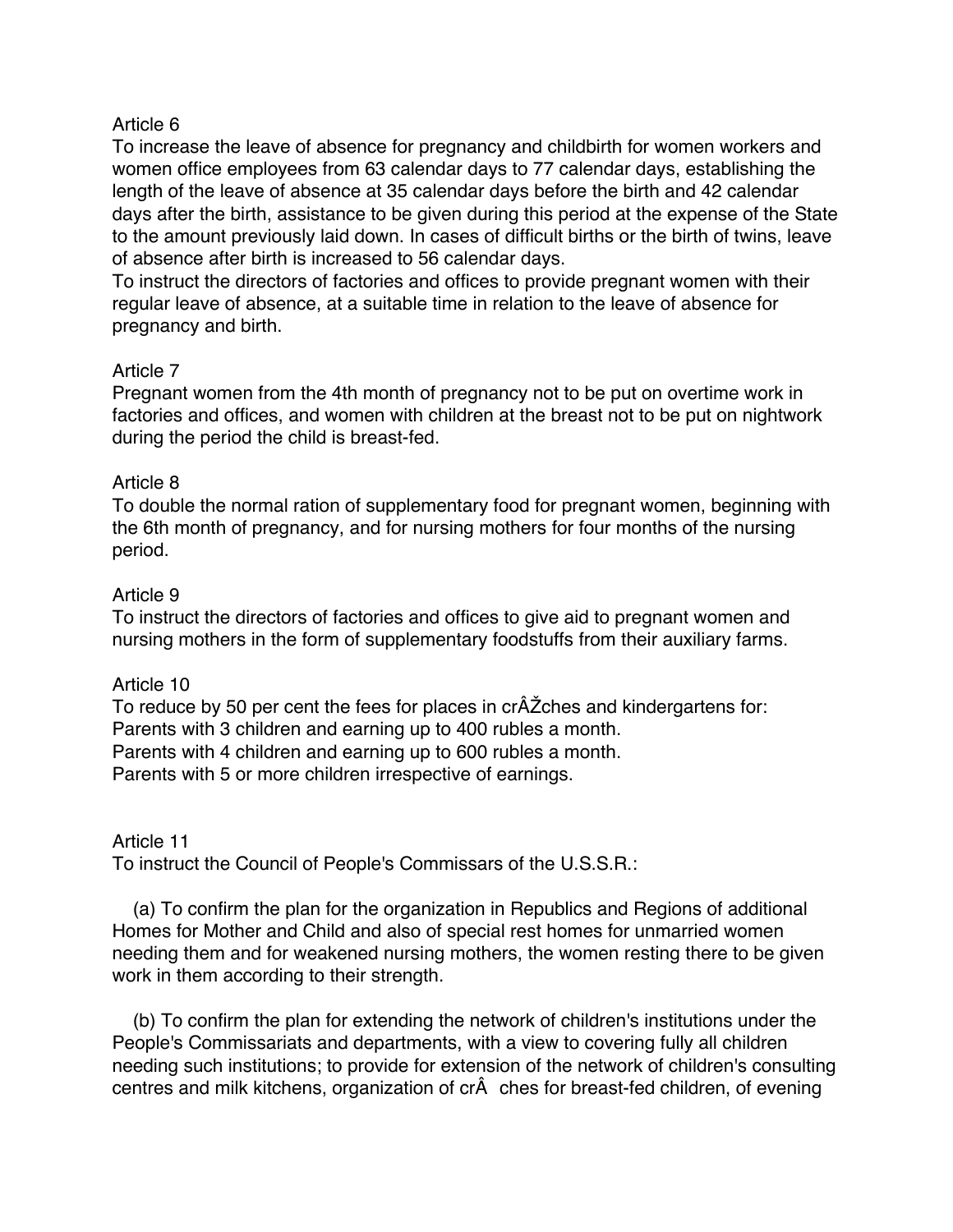groups in the kindergartens and maternity institutions in the districts liberated from the German invaders.

 (c) To provide for the compulsory organization in factories and offices employing women on a mass scale of cr ches, kindergartens, rooms for the feeding of breast-fed children, and personal hygiene rooms for women. (d) To instruct the People's Commissariats to include in their plans of industrial construction the building of children's institutions (crÂches, kindergartens, Mother and Child Rooms), calculated to cover fully all the children of the women workers and office employees of the given enterprise who require such services.

 (e) To confirm measures for the considerable expansion of the production of children's clothing, footwear, sanitary and hygienic articles for children, and other articles required by children both for children's institutions and for sale to the population, and measures also for the extension of the network of children's clothing factories and of the network of Mother and Child shops.

# SECTION III

ON THE INSTITUTION OF THE "MOTHERHOOD MEDAL" AND THE ORDER "MOTHERHOOD GLORY." AND ESTABLISHMENT OF THE TITLE OF HONOUR "HEROINE MOTHER"

# Article 12

To institute a "Motherhood Medal" - 1st and 2nd class - for award to mothers who have given birth to and brought up: 5 children 2nd class medal 6 children 1st class medal

# Article 13

To establish the Order "Motherhood Glory" - 1st, 2nd and 3rd class - for award to mothers who have given birth to and brought up: 7 children 3rd class

8 children 2nd class

9 children 1st class

Article 14

To establish that mothers who have given birth to and brought up 10 children shall receive the title of honour "Heroine Mother" with award of the Order Heroine Mother and certificate of the Presidium of the Supreme Soviet of the U.S.S.R.